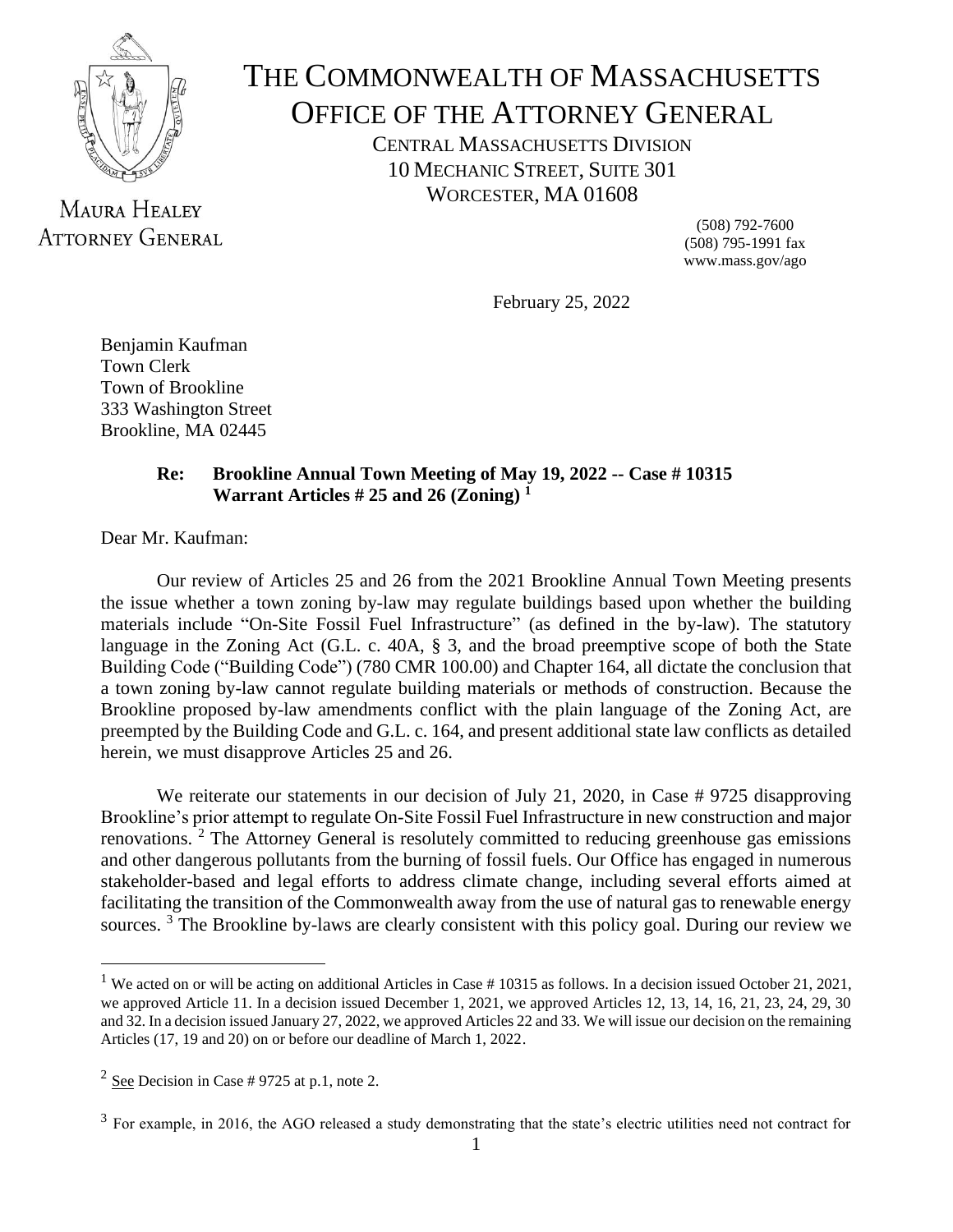received numerous letters from interested parties urging our approval of the by-law amendments for both policy and legal reasons. We appreciate this input as it has demonstrated the importance of the environmental policy goal – and state law emissions reduction mandates - that prompted the Town to adopt the by-law amendments. 4

However, in carrying out her statutory obligation of by-law review under G.L. c. 40, § 32, the Attorney General is precluded from taking policy issues into account. Amherst v. Attorney General, 398 Mass. 793, 798-99 (1986) ("Neither we nor the Attorney General may comment on the wisdom of the town's by-law."). Pursuant to G.L. c. 40, § 32, the Attorney General's by-law review is limited in scope to determining whether the by-law conflicts with the laws or Constitution of the Commonwealth. If it does conflict, the Attorney General must disapprove the by-law, regardless of the policy views that she may hold on the matter. Id.

Under this standard we must disapprove the by-law amendments adopted under Articles 25 and 26 because they conflict with the laws of the Commonwealth in the following ways:

- 1. By regulating On-Site Fossil Fuel Infrastructure, defined in the by-laws as "fossil fuel piping that is in a building," the by-laws unlawfully regulate "the use of materials, or methods of construction of structures regulated by the state building code" in violation of G.L. c. 40A, § 3 (sentence one).
- 2. The by-laws are preempted by the Building Code, including the incorporated Gas Code and Fire Code, which establishes comprehensive statewide standards for building construction and is "intended to occupy the field of building regulation." St. George Greek Orthodox Cathedral of Western Massachusetts, Inc. v. Fire Dep't of Springfield, 462 Mass. 120, 130 n. 14 (2012).
- 3. The by-laws are preempted by G.L. c. 164 through which the Massachusetts Department of Public Utilities ("DPU") comprehensively regulates the sale and distribution of natural gas in the Commonwealth. See Boston Gas Co. v. City of Somerville, 420 Mass. 702, 706 (1995)

new gas pipeline capacity to ensure electric reliability in New England. *See NSTAR Electric Company and Western Massachusetts Electric Company d/b/a Eversource Energy*, D.P.U. 15-181; *Massachusetts Electric Company d/b/a National Grid*, D.P.U. 16-05/16-07. In June 2020, the AGO filed a petition with the DPU that commenced an investigation into the future of the natural gas industry as Massachusetts transitions away from fossil fuels toward a cleaner energy future. The AGO remains an active participant in D.P.U. 20-80. Most recently, on February 14, 2022, the Office, together with the Department of Energy Resources ("DOER"), filed with the DPU a comprehensive proposal for moving the investigation forward.

As part of the Commonwealth's *Statewide Three-year Energy Efficiency Programs*, the AGO has supported and advanced the transition of the building heating sector to electric heating technologies through aggressive electrification initiatives for all heating customers by gas and electric utilities in their Statewide 2022-2024 Three-year Energy Efficiency Plan (*see* D.P.U. 21-120 through D.P.U. 21-129).

The AGO has also pursued advocacy and litigation seeking to enforce federal and state laws that address climate change and its impact. As but one example, the AGO has advocated for, and initiated legal actions to compel, the U.S. Environmental Protection Agency and other federal agencies to secure greater reductions of greenhouse gas emissions from the electric power, oil and gas, transportation, and other sectors.

<sup>&</sup>lt;sup>4</sup> We appreciate the letters we received from, among others, Town Counsel Jonathan Simpson; Attorney Raymond Miyares on behalf of the petitioners; and Attorneys Colin Parts and Sarah Krame on behalf of The Sierra Club.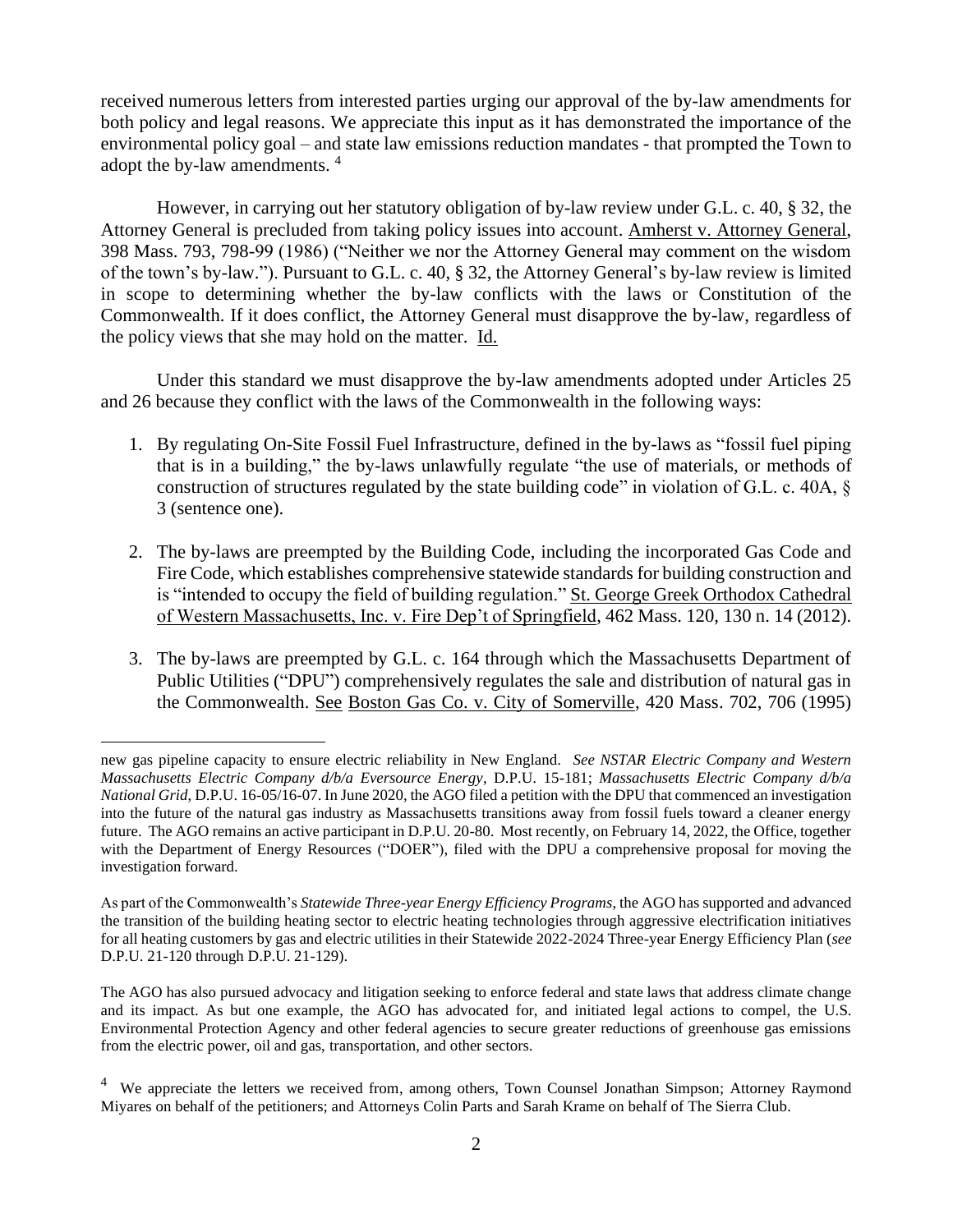("[T]he [city] cannot use its limited authority to enact an ordinance which has the practical effect of frustrating the fundamental State policy of ensuring uniform and efficient utility services to the public.") (emphasis added).

4. Article 26 conflicts with the special permit and uniformity provisions in the Zoning Act, G.L. c. 40A, § 9 and § 4, by requiring the SPGA to act on a special permit application in a certain way depending upon whether the application includes On-Site Fossil Fuel Infrastructure, not on how the building is *used.*

In this decision we briefly describe the by-laws; discuss the Attorney General's limited standard of review of zoning by-laws under G.L. c. 40, § 32; and then explain why, governed as we are by that standard, we must disapprove the by-laws adopted under Articles 25 and 26.

## **I. Summary of Articles 25 and 26**

Under Article 26 the Town voted to adopt a new zoning by-law, 9.13 "On-Site Fossil Fuel Infrastructure." The zoning by-law applies to all special permit applications for "new buildings" or "significant rehabilitations" (as defined in the by-law), with some exceptions.<sup>5</sup> The by-law requires the special permit granting authority (SPGA) to base its decision on whether the building includes "the installation of new On-Site Fossil Fuel Infrastructure or the continuation of any On-Site Fossil Fuel Infrastructure installed pursuant to a special permit previously issued." (Article 26, Section 9.13.4) If the application includes new, or a continuation of existing, On-Site Fossil Fuel Infrastructure, the SPGA must either issue a special permit that is time restricted or issue a special permit that is personal to the applicant and non-transferrable except in certain circumstances. (Article 26, Section 9.13.4.b.1-3). If the application does not include On-Site Fossil Fuel Infrastructure, there is no restriction on the decision of the SPGA. (Article 26, Section 9.13.4.a)

If (for buildings with On-Site Fossil Fuel Infrastructure) the SPGA issues a special permit that is time limited, the permit will be in effect only for a term "not to exceed five years from the date of its first exercise, or until January 1, 2030, whichever is later." (Article 26, Section 9.13.4.b.1) Such a time limited special permit "may, for good cause, be renewed one or more times, for a term not to exceed one year." (Article 26, Section 9.13.4.b.2)

The SPGA may modify the special permit "at the applicant's request" "to run with the land in perpetuity, upon a funding that the applicant has removed, disconnected, or otherwise disabled any On-Site Fossil Fuel Infrastructure." (Article 26, Section 9.13.4.b.3)

The by-law defines "On-Site Fossil Fuel Infrastructure" as:

[F]ossil fuel piping that is in a building, in connection with a building, or otherwise within the property lines of premises, including piping that extends from a supply source; provided, however that "On-Site Fossil Fuel Infrastructure" shall not include a. Fuel gas piping connecting a gas source to a meter or to the meter itself; or b. Fossil fuel piping related to backup electrical generators, cooking appliances, or portable propane appliances for outdoor cooking and heating.

 $<sup>5</sup>$  The by-law exempts the following uses from its scope: scientific or medical research laboratories, health care uses</sup> license by the Department of Public Health, among other exceptions.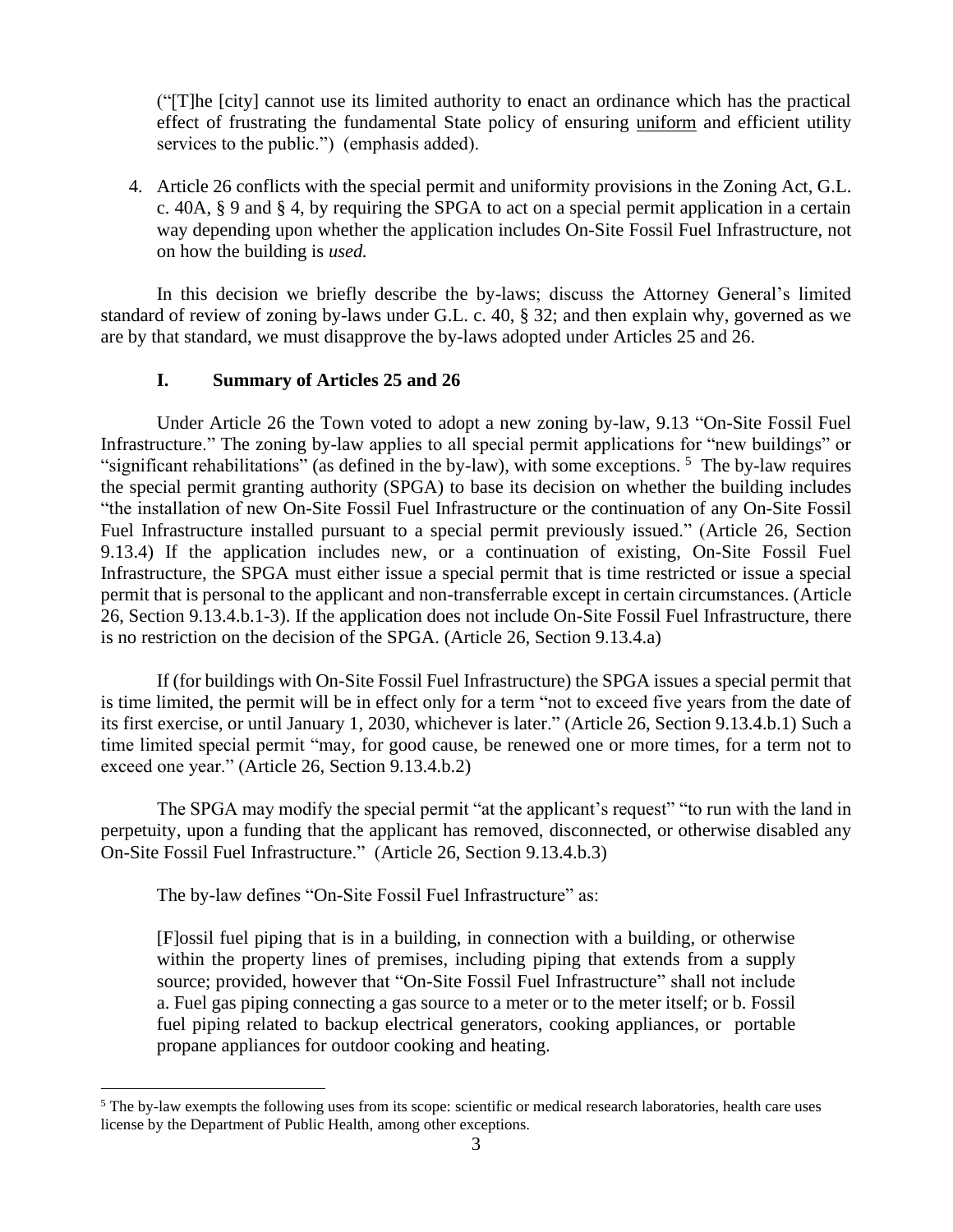(Article 26, Section 9.13.2, Definitions) (emphasis applied). 6

Article 25 is very similar to Article 26 except that it has an even broader scope. Under Article 25 the Town voted to amend existing requirements for the Emerald Island Special District, Section 5.06.4.j, The existing by-law requires a special permit for all applications for new structures that exceed a floor area ratio of 1.0, a height greater than 40 feet and/or seek alternative parking and loading zone requirements. (Existing by-law, Section 5.06.4.j.2). The proposed by-law amendment in Article 25 requires that all such new buildings be free from On-Site Fossil Fuel Infrastructure. (Article 25, Section 5.06.4.j.2.d).

## **II. Attorney General's Standard of Review of Zoning Bylaws and Preemption**

Pursuant to G.L. c. 40, § 32, the Attorney General has a "limited power of disapproval," and "[i]t is fundamental that every presumption is to be made in favor of the validity of municipal bylaws." Amherst v. Attorney General, 398 Mass. 793, 795-96 (1986). The Attorney General does not review the policy arguments for or against the enactment. Id. at 798-99 ("Neither we nor the Attorney General may comment on the wisdom of the town's by-law.") Rather, in order to disapprove a bylaw (or any portion thereof), the Attorney General must cite an inconsistency between the by-law and the state Constitution or laws. Id. at 796. Where the Legislature intended to preempt the field on a topic, a municipal by-law on that topic is invalid and must be disapproved. Wendell v. Attorney General, 394 Mass. 518, 524 (1985).

In determining whether a by-law is inconsistent with a state statute, the "question is not whether the Legislature intended to grant authority to municipalities to act…but rather whether the Legislature intended to deny [a municipality] the right to legislate on the subject [in question]." Wendell, 394 Mass. at 524 (1985). "This intent can be either express or inferred." St. George, 462 Mass. at 125-26. Local action is precluded in three instances, paralleling the three categories of federal preemption: (1) where the "Legislature has made an explicit indication of its intention in this respect"; (2) where "the State legislative purpose can[not] be achieved in the face of a local by-law on the same subject"; and (3) where "legislation on a subject is so comprehensive that an inference would be justified that the Legislature intended to preempt the field." Wendell, 394 Mass. at 524. "The existence of legislation on a subject, however, is not necessarily a bar to the enactment of local ordinances and by-laws exercising powers or functions with respect to the same subject[, if] the State legislative purpose can be achieved in the face of a local ordinance or by-law on the same subject[.]" Bloom v. Worcester, 363 Mass. 136, 156 (1973); see Wendell, 394 Mass. at 527-28 ("It is not the comprehensiveness of legislation alone that makes local regulation inconsistent with a statute. . . . The question . . . is whether the local enactment will clearly frustrate a statutory purpose.").

Articles 25 and 26, as amendments to the Town's zoning by-laws, must be accorded deference. W.R. Grace & Co. v. Cambridge City Council, 56 Mass. App. Ct. 559, 566 (2002). When reviewing zoning by-laws for consistency with the Constitution or laws of the Commonwealth, the Attorney General's standard of review is equivalent to that of a court. "[T]he proper focus of review of a zoning enactment is whether it violates State law or constitutional provisions, is arbitrary or

<sup>&</sup>lt;sup>6</sup> The term "fossil fuel" is not defined in the by-law but has the commonly understood meaning of "a fuel (such as coal, oil, or natural gas) formed in the earth from plant or animal remains." Merriam-Webster Online Dictionary, https://www.merriam-webster.com/dictionary/fossil fuel.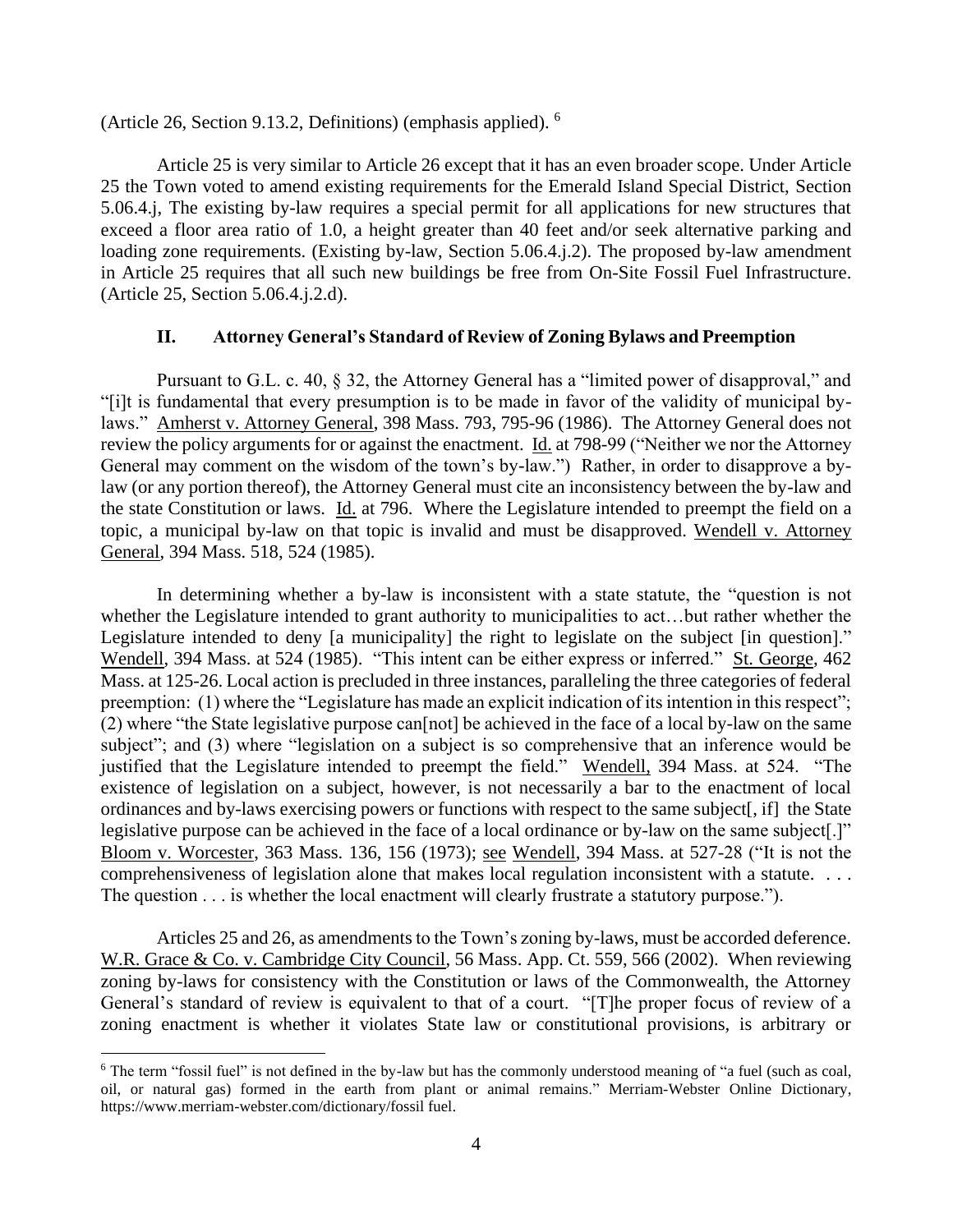unreasonable, or is substantially unrelated to the public health, safety or general welfare." Durand v. IDC Bellingham, LLC, 440 Mass. 45, 57 (2003). Because the adoption of a zoning by-law by the voters at Town Meeting is both the exercise of the Town's police power and a legislative act, the vote carries a "strong presumption of validity." Id. at 51. "Zoning has always been treated as a local matter and much weight must be accorded to the judgment of the local legislative body, since it is familiar with local conditions." Concord v. Attorney General, 336 Mass. 17, 25 (1957) (*quoting*  Burnham v. Board of Appeals of Gloucester, 333 Mass. 114, 117 (1955)). "If the reasonableness of a zoning bylaw is even 'fairly debatable, the judgment of the local legislative body responsible for the enactment must be sustained.'" Durand, 440 Mass. at 51 (*quoting* Crall v. City of Leominster, 362 Mass. 95, 101 (1972)). In general, a municipality "is given broad authority to establish zoning districts regulating the use and improvement of the land within its borders." Andrews v. Amherst, 68 Mass. App. Ct. 365, 367-368 (2007). However, a municipality has no power to adopt a zoning bylaw that is "inconsistent with the constitution or laws enacted by the [Legislature]." Home Rule Amendment, Mass. Const. amend. art. 2, § 6.

## **III. The By-law Amendments Conflict with the Zoning Act (G.L. c. 40A, § 3) Because They Regulate the Use of Materials or Methods of Construction**

Although municipalities have broad power to adopt local zoning regulations, there are certain statutory limitations on that power. The Zoning Act at G.L. c. 40A, § 3 details numerous categories that a municipality may not regulate in its zoning by-law or ordinance. The first such restriction is: "No zoning ordinance or by-law shall regulate or restrict the use of materials, or methods of construction of structures regulated by the state building code." This restriction applies to all structures regulated by the Building Code.

## A. The Building Code and the BBRS.

The Building Code was authorized by G.L. c. 143, § 93 wherein the Legislature abolished all local building codes, established the state Board of Building Regulations and Standards ("BBRS"), and charged the BBRS with adopting and regularly updating the Building Code. Id. § 94(a), (c,) (h). The BBRS must adopt the Building Code so as to further three "general objectives," the first of which is: "Uniform standards and requirements for construction and construction materials, compatible with accepted standards of engineering and fire prevention practices, energy conservation and public safety." Id. § 95(a) (emphasis added). The BBRS must also consider and balance two other "general objectives," including "[e]limination of restrictive, obsolete, conflicting and unnecessary building regulations and requirements which may increase the cost of construction and maintenance over the life of the building or retard unnecessarily the use of new materials, or which may provide unwarranted preferential treatment of types of classes of materials, products or methods of construction without affecting the health, safety, and security of the occupants or users of buildings."<sup>7</sup> Id.  $§ 95(c)$ .

The Building Code is codified at 780 CMR 101.00 and applies to virtually all structures (with certain exceptions not applicable here). See 780 CMR 101.2 ( $9<sup>th</sup>$  ed.) ("780 CMR shall be the building code for all towns, cities, state agencies or authorities, …[and] shall apply to the construction,

<sup>&</sup>lt;sup>7</sup> Section 95's third "general objective" is: "Adoption of modern technical methods, devices and improvements which may reduce the cost of construction and maintenance over the life of the building without affecting the health, safety and security of the occupants or users of buildings." Id.  $\S$  95(b).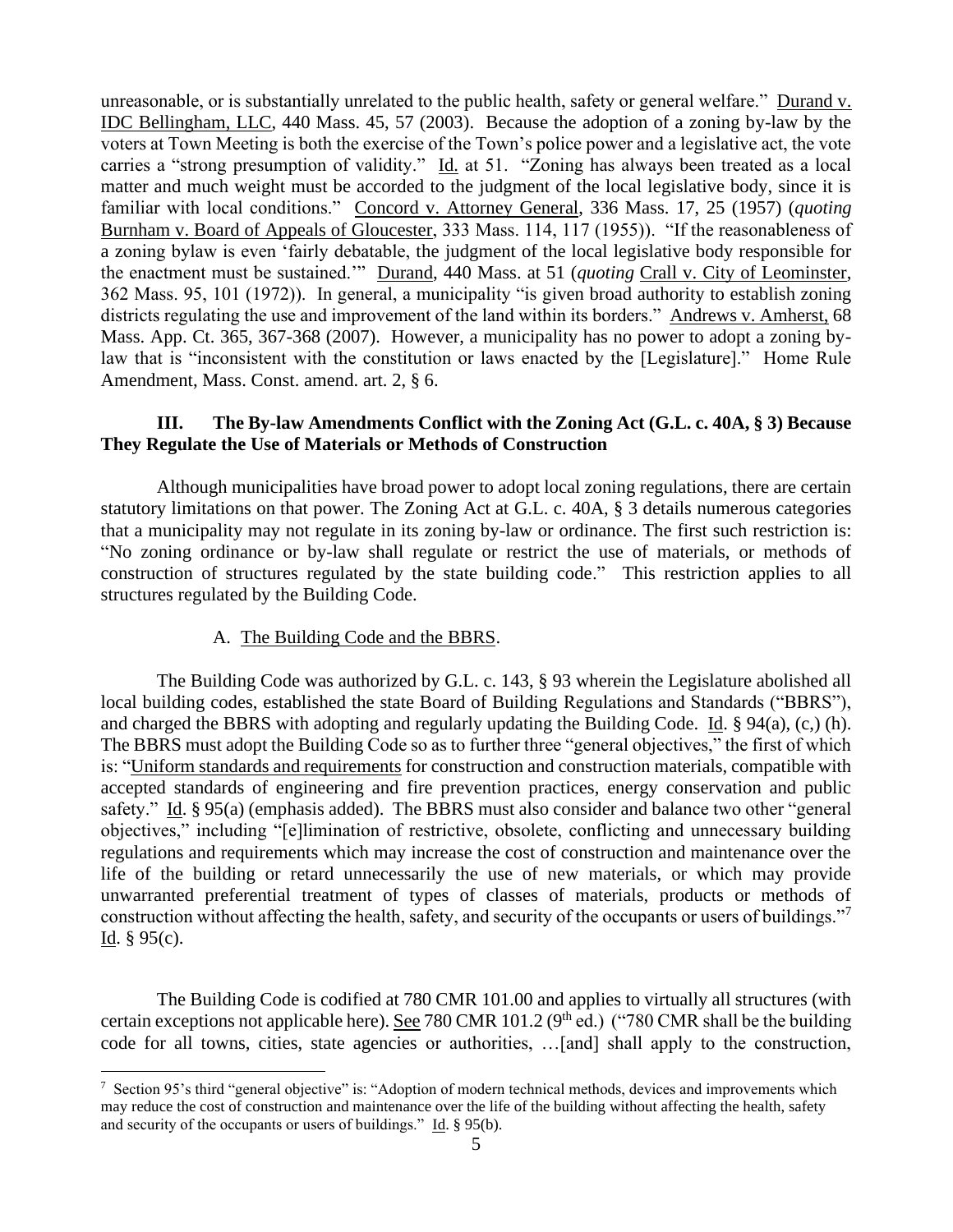reconstruction,…installation of equipment….and use or occupancy of all buildings or structures…). The Building Code also incorporates by reference the provisions of the Massachusetts Fuel Gas Code ("Gas Code") (248 CMR 4.000 through 8.00), and the Massachusetts Comprehensive Fire Safety Code ("Fire Code") (527 CMR 1.00). Both the Gas Code and the Fire Code regulate fuel piping and infrastructure.

#### B. Decisions Interpreting G.L. c. 40A, § 3, First Sentence.

Although there are no reported appellate level decisions interpreting Section 3's prohibition on regulation of the use of materials or methods of construction, one commentator has noted that "the clause was apparently added by 1975 Mass Acts 808 as codification of the result in Enos v. City of Brockton, 354 Mass 278 (1968)." Mark Bobrowski, *Handbook of Massachusetts Land Use & Planning Law* § 4.02 (4th ed. 2018). In Enos, the court ruled that a Brockton zoning ordinance requiring "a certain type of wall and floor to be utilized in the construction of a dwelling" was not authorized by the Zoning Act. Zoning ordinances and by-laws have a purpose different from building codes, the court explained: "Whereas the main purpose of zoning is to stabilize the use of property and to protect an area from deleterious uses, a building code relates to the safety and structure of buildings. Id. at 280 (internal quotations and citations omitted). "These matters [the type of walls and flooring] are properly the subject of building codes rather than zoning regulation." Id. at 280.

As discussed below in section IV, the Legislature has charged the BBRS --not any city or town--with determining what construction methods and materials should and should not be allowed to ensure "[u]niform standards and requirements for construction and construction materials...." G.L. c. 143, § 95 (a). As such, the Building Code occupies the field and any local by-law or ordinance that attempts to regulate what the Building Code regulates is preempted. St. George Greek Orthodox Cathedral of Western Mass. Inc v. Fire Dept. of Springfield, 462 Mass. 120 (2012) (invalidating Springfield ordinance that required certain type of fire protective signaling equipment where the Building Code presented four different options for such systems). The text of the Zoning Act at G.L. c. 40A, § 3 reflects this preemption principle by expressly prohibiting zoning by-laws that "regulate or restrict the use of materials, or methods of construction of structures regulated by the state building code." As the court stated in Meadowoods Dev. Corp. v. Town of Medway, 6 LCR 110 (Mass. Land Court 1998) (emphasis supplied):

If each city and town were able to impose building construction standards through zoning enactments, it would not be long before each municipality had its own building code such as existed before the enactment of [the] uniform [State Building Code]. *It is clear the General Court intended the state code to preempt the area of building construction by the language it subsequently employed in G.L. c. 40A, § 3.* 

See also Peters v. Town of Yarmouth, 5 LCR 126, 127-128 (Mass. Land Court 1997) (where "[i]t is clear from its express language that the purpose and effect of the [local by-law] is to regulate the use of materials or methods of construction of structures regulated by the state building code, [the bylaw] is not an authorized exercise of power granted to municipalities under the Zoning Act.")

During our review of Articles 25 and 26 we received letters from the BBRS (which issues and administers the Building Code) and the Board of State Examiners of Plumbers and Gas Fitters (which oversees the Gas Code). Both Boards conclude that the by-laws violate G.L. c. 40A, § 3 because the by-laws regulate the materials or methods of construction of structures that are regulated by the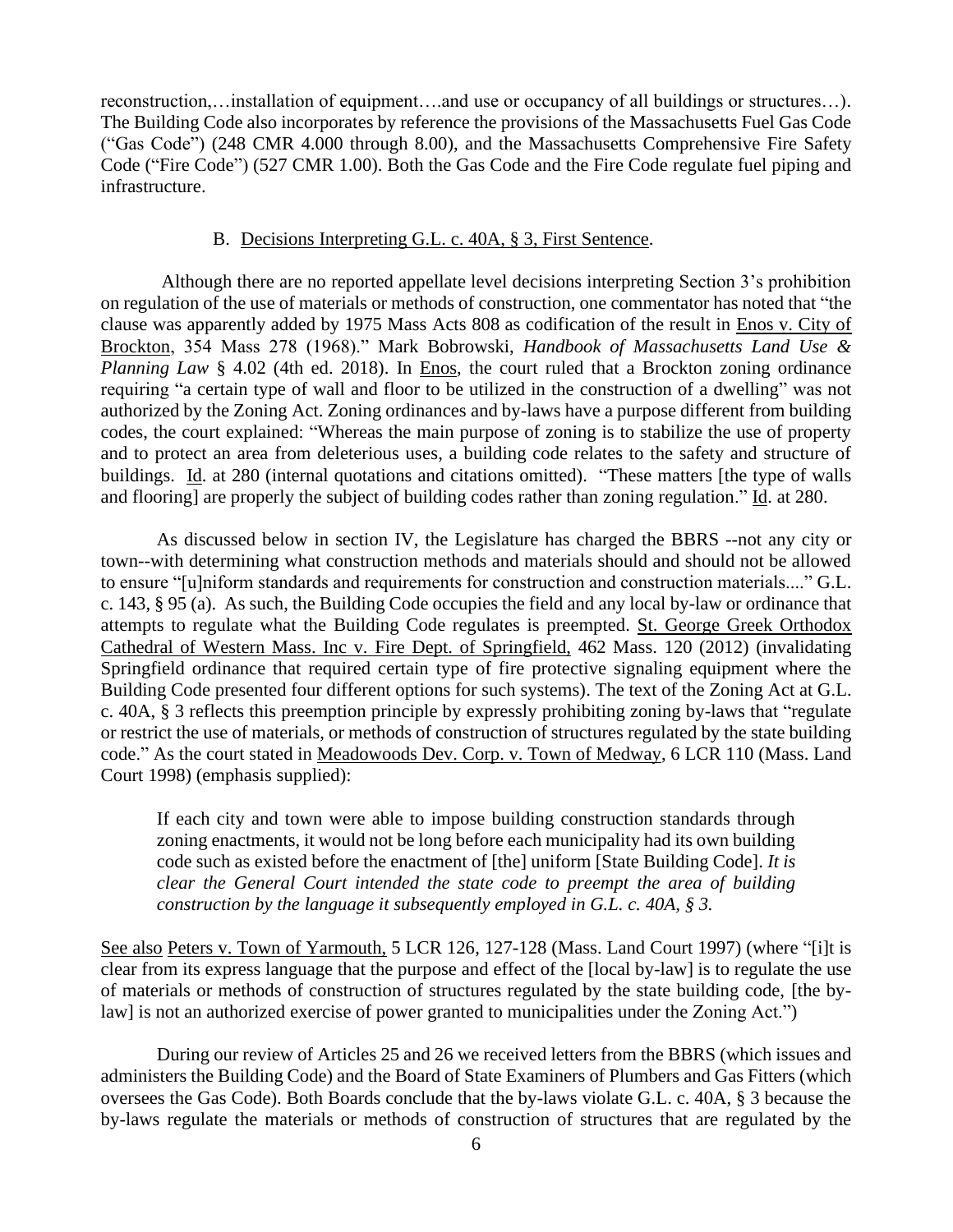Building Code. We agree with these Board determinations that the by-laws conflict with G.L. c. 40, § 3 by attempting to regulate the materials or methods of construction of buildings governed by the Building Code.

## **IV. The By-laws Are Preempted by the Building Code**

The by-laws regulate On-Site Fossil Fuel Infrastructure that includes building materials and methods of construction governed by the Building Code, including the incorporated Gas Code and Fire Code. General Laws G.L. c. 143, § 95(c) expressly states a goal of uniformity with which the bylaw amendments interfere.

The Legislature established the Building Code, and the incorporated Gas Code and Fire Code, as the one state-wide building code and rejected the premise of each municipality having its own requirements. "All by-laws and ordinances of cities and towns…in conflict with the state building code shall cease to be effective on January [1, 1975]." St. 1972, c. 802, § 75 as appearing in St. 1975, c. 144, § 1. "In authorizing the development of the [C]ode, the Legislature has expressly stated its intention: to ensure '[u]niform standards and requirements for construction and construction materials." St. George, 462 Mass. at 126 (citing G.L. c. 143, § 95(c).). Based on this express legislative goal of uniformity, and the abolition of local by-law requirements, the St. George court found "the Legislature [had] demonstrate<sup>[d]</sup> its express intention to preempt local action." Id. at 129.

The Building Code, and the incorporated Gas Code and Fire Code, has broad application regarding building materials and methods of construction, including fuel piping systems. See G.L. c. 142, § 1 (defining "gas fittings" as "any work which includes the installation, alteration, and replacement of a piping system beyond the gas meter outlet or regulator through which is conveyed or intended to be conveyed fuel gas of any kind for power, refrigeration, heating or illuminating purposes"); G.L. c. 142, § 13 (which charges the Board of State Examiners with implementing regulations regarding gas fittings in buildings throughout the Commonwealth); 527 CMR 105, § 11.5 (regulating the installation of "fuel oil burners and all equipment in connection therewith"); 527 CMR 105, § 11.5.1.10.8 (regulating "fill and vent piping"); and 527 CMR 105, § 11.5.10.10.1 (regulating oil supply and return lines). Where (as here) a statute authorizes a state agency to make a uniform statewide determination of what building materials and methods of construction should (as well as should not) be allowed, a local by-law imposing an additional layer of regulation of the same subject is invalid. Wendell v. Attorney General, 394 Mass. 518 (1985). Just as in St. George and Wendell, it is ultimately the BBRS -- not any city or town -- that is charged with determining construction methods and materials. Local ordinances and by-laws that second-guess the BBRS' determination of allowable building materials and construction methods would frustrate the statutory purpose of having a centralized, statewide process for such matters. See Wendell, 394 Mass. at 529. As the St. George court stated in rejecting Springfield's ordinance:

If all municipalities in the Commonwealth were allowed to enact similarly restrictive ordinances and bylaws, a patchwork of building regulations would ensue…Allowing the city's ordinance to stand would…sanction[ ] the development of different applicable building codes in each of the Commonwealth's 351 cities and towns, precisely the result that promulgation of the code was meant to foreclose.

St. George, 462 Mass. at 135.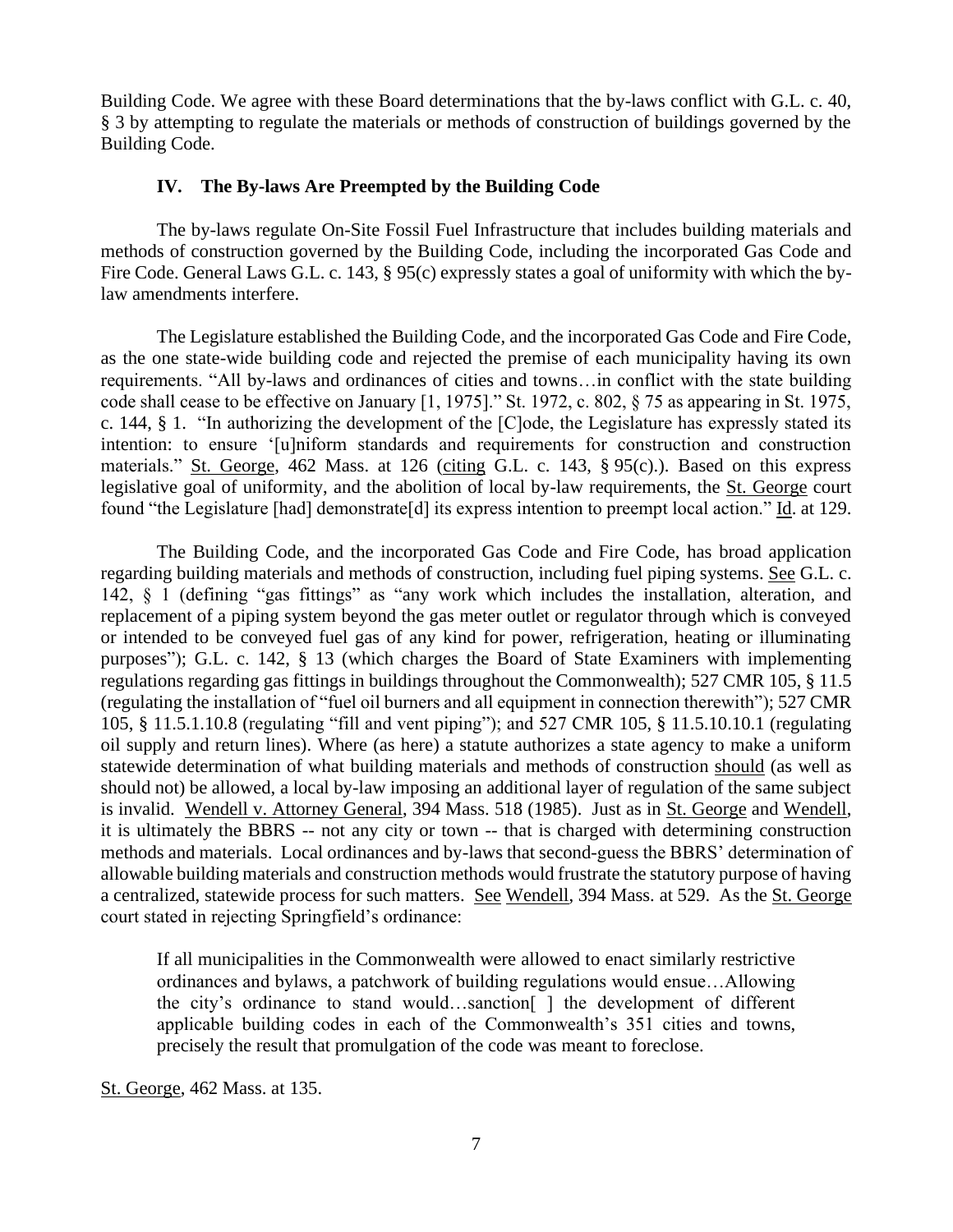The proponents and supporters err in arguing that the by-laws are not preempted because they do not prohibit the installation of On-Site Fossil Fuel Infrastructure but rather "present property owners with a choice as they pursue zoning relief." (Town Counsel letter to Hurley, p.5). As an initial matter, a special permit is a *requirement* for certain land uses to operate: "Zoning ordinances or bylaws shall provide for specific types of uses which shall only be permitted in specified districts upon the issuance of a special permit." G.L. c. 40A, § 9. Both Articles 25 and 26 apply to an extensive list of uses that require a special permit in order to operate in the Town, and for those uses subject to the special permit requirement in the Emerald Island Special District the prohibition is clear: "All new buildings shall also be free of On-Site Fossil Fuel Infrastructure." (Article 25, Section 5.06.4.j.2.d). With respect to Article 26, the by-law text does not, as the supporters contend, give the applicant a choice regarding what type of special permit the applicant will receive. The by-law includes no text that references a choice or election by the applicant – rather it *requires* the SPGA to issue one type of special permit for "On-Site Fossil Fuel Infrastructure" and another type of special permit if no such infrastructure exists. Further, although the "conditional" time-restricted special permit provided under Article 26 for a building with On-Site Fossil Fuel Infrastructure may be renewed upon request there is no guaranty that such a request will be granted – or that the special permit will be approved in the first place. A special permit granting authority has broad discretion to deny a special permit application. "Even if the record reveals that a desired special permit could lawfully be granted by the board because the applicant's evidence satisfied the statutory and regulatory criteria, the board retains discretionary authority to deny the permit issued so long as that denial is not based upon a legally untenable or arbitrary and capricious ground." Davis v. Zoning Bd. of Chatham, 52 Mass.App.Ct. 349, 355-356 (2001) (internal citations omitted).

The broad preemptive effect of the Building Code (and the incorporated Gas Code and Fire Code) is such that the Code preempts all municipal ordinances and by-laws that--even when as wellintentioned as the by-law here--would restrict, expand, or in any way vary what is otherwise permitted or prohibited by the Code. If the Building Code (and the incorporated Gas Code and Fire Code) regulates a topic, a local by-law cannot second guess the Board's determination by adopting a local regulation of that topic. See Town of Wendell v. Attorney General, 394 Mass. 518, 529 (1985) ("An additional layer of regulation at the local level, in effect second-guessing the subcommittee, would prevent the achievement of the identifiable statutory purpose of having a centralized, Statewide determination of the reasonableness of the use of a specific pesticide in particular circumstances. To permit a local board to second-guess the determination of the State board would frustrate the purpose of the act*.*").

It is true that, with the 2008 passage of the Global Warming Solutions Act ("GWSA") and the subsequent passage of the 2021 Climate Act (discussed below) the Legislature has also mandated economy-wide greenhouse gas emissions reductions. The Supreme Judicial Court has twice affirmed that the emission reduction limits of the GWSA are mandatory and enforceable*,* Kain et al. v. Department of Environmental Protection, 474 Mass. 278 (2016); NEPGA v. Department of Environmental Protection. 480 Mass. 398 (2018) (upholding power sector emission limits). Indeed, in NEPGA, the court observed:

Its name bespeaks its ambitions. The [GWSA] was passed to address the grave threats that climate change poses to the health, economy, and natural resources of the Commonwealth. The act is designed to make Massachusetts a national, and even international, leader in the efforts to reduce the greenhouse gas emissions that cause climate change.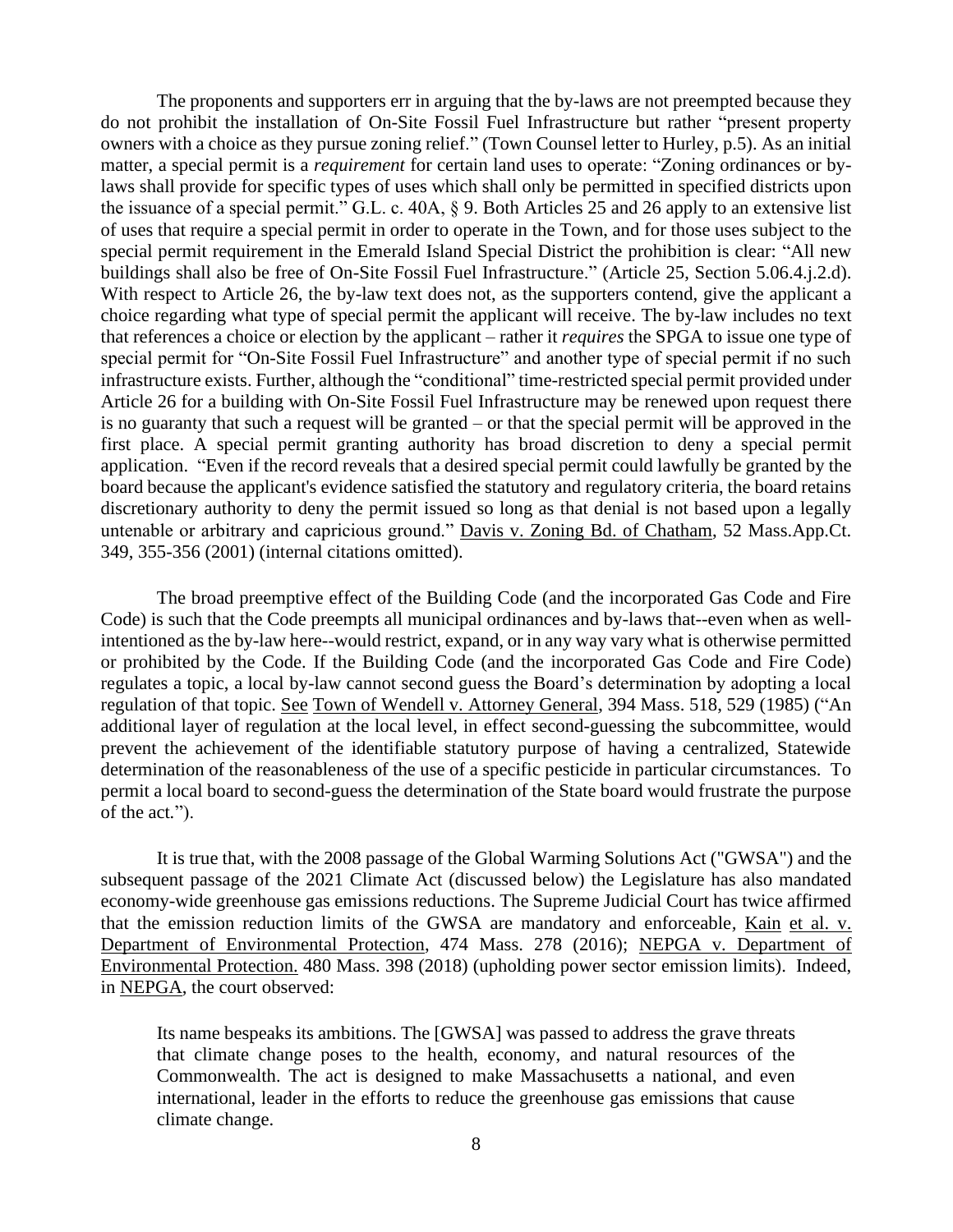Id. at 399 (internal citations omitted). While the by-law amendments would generally further the purpose of the GWSA, they would, nevertheless, frustrate other express statutory purposes and uniformity in the Building Code (including the incorporated Gas Code and Fire Code), and the proposed amendments are thus invalid. See Take Five Vending, Ltd. v. Town of Provincetown, 415 Mass. 741, 744 (1993) (stating general standards for determining whether statute preempts local ordinance or by-law)); see also Boston Gas Company v. City of Somerville, 420 Mass. 702, 705-06 (1995) (local ordinance in furtherance of a valid legislative delegation must nonetheless yield to state superintendence if the ordinance has the practical effect of frustrating fundamental State policy).

### **V. Other Grounds for Disapproval**

We note the following additional bases for our disapproval of Articles 25 and 26 but dispense with an extensive discussion of these issues in light of our conclusions in Section III and IV above that the by-law amendments (1) unlawfully regulate "the use of materials, or methods of construction of structures regulated by the state building code" in violation of G.L. c. 40A, § 3 (sentence one); and (2) are preempted by the Building Code.

### A. Both Articles 25 and 26 Are Preempted by Chapter 164.

As with the by-law amendments we previously disapproved in Case #9725 (issued July 21, 2020) (see discussion at pp. 10-12 which we incorporate by reference herein), the by-law amendments proposed by Articles 25 and 26 are preempted by G.L. c. 164, through which the DPU comprehensively regulates the sale and distribution of natural gas in the Commonwealth. The Supreme Judicial Court has repeatedly recognized "the desirability of uniformity of standards applicable to utilities regulated by the Department of Public Utilities." New England Tel. & Tel. Co. v. City of Lowell, 369 Mass. 831, 834 (1976) (citing cases). Similarly, in Boston Gas Co. v. City of Somerville, 420 Mass. 702 (1995), the court invalidated a city ordinance regulating repair of street openings by utilities; "the [city] cannot use its limited authority to enact an ordinance which has the practical effect of frustrating the fundamental State policy of ensuring uniform and efficient utility services to the public." Id. at 706 (emphasis added). And in Boston Gas Co. v. City of Newton, 425 Mass. 697 (1997), the court invalidated a city ordinance imposing street-opening fees on utilities, where it "would impose an additional burden on the plaintiff, a burden which undermines the 'fundamental State policy of ensuring uniform and efficient utility services to the public.'" Id. at 703 (quoting Boston Gas Co. v. Somerville). During our review of Articles 25 and 26 we received a letter from the DPU concurring with the assessment that Articles 25 and 26 directly conflict with state law regulating the sale and distribution of natural gas and therefore and are preempted by state law. <sup>8</sup>

### B. The By-law Amendments Adopted Under Article 26 Conflict with the Special Permit and Uniformity Provisions of the Zoning Act.

<sup>&</sup>lt;sup>8</sup> We recognize the argument raised by the proponents that Articles 25 and 26 are not preempted by Chapter 164 because they apply only to those uses requiring a special permit. See e.g., Miyares letter to Hurley, December 7, 2021, p.10. It also could be argued that the proposed by-law amendments are not so direct a regulation of gas companies as the ordinances at issue in the Boston Gas line of cases. On balance however we determine that Chapter 164 and the Boston Gas line of cases dictate the conclusion that these proposed by-law amendments are preempted. As noted in Section VI below, the adoption of a municipal opt-in statewide specialized stretch energy code as required by *An Act Creating a Next-Generation Roadmap for Massachusetts Climate Policy*, Section 31 would change this analysis for future by-laws.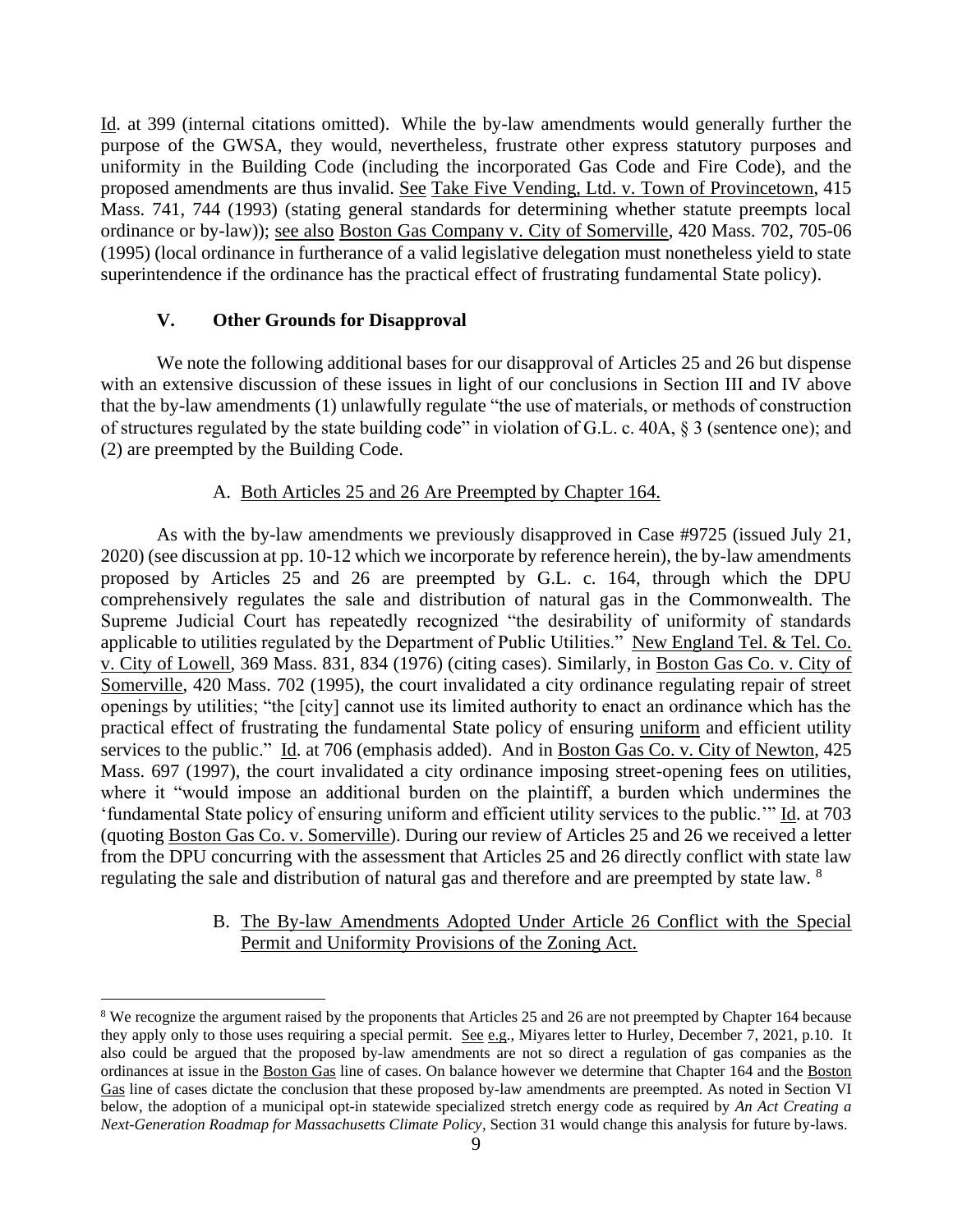Article 26 requires the SPGA to act on a special permit application in a certain way (issue either a "conditional" time-restricted special permit or an unrestricted special permit) depending upon whether the application includes On-Site Fossil Fuel Infrastructure, a consideration that, as explained above, cannot lawfully be regulated under a town zoning by-law. The by-law thus contemplates a decision by the SPGA based upon an improper factor rather than the *use* of the building and the impacts of that use. As such the by-law conflicts with the special permit provision in G.L. c. 40A, § 9, and the uniformity requirement in G.L. c. 40A, § 4. See SCIT, Inc. v. Planning Bd. of Braintree, 19 Mass. App. Ct. 101, 109-110 (1984) (explaining the limitation in G.L. c. 40A, § 9 that special permits are only authorized for "specific types of uses" and the uniformity principle in G.L. c. 40A, § 4 that all land in similar circumstances should be treated alike); see also Cumberland Farms, Inc. v. Jacob, 2015 WL 5824402 (Land Court 2015) (invalidating Wellfleet formula business by-law because it regulated based on ownership not land use impacts).

## **VI. Options Available to Municipalities**

Recent legislation enacted last March creates a future pathway for cities and towns to enact local measures to foster and align with clean energy initiatives statewide. *An Act Creating a Next Generation Roadmap for Massachusetts Climate Policy* (St. 2021, ch. 8, the "Climate Act"), among other things, directs the DOER, in consultation with the BBRS, to promulgate a municipal opt-in statewide specialized stretch energy code. Climate Act, §31. The stretch code must include a netzero building energy performance standard "designed to achieve compliance with the [C]ommonwealth's statewide greenhouse gas emission limits and sublimits." Id. DOER must develop and promulgate the stretch energy code no later than 18 months after enactment of the Climate Act (by December, 2022). Climate Act, §101. According to the statute: "Notwithstanding any special or general law, rule or regulation to the contrary, any municipality may adopt the municipal opt-in specialized stretch energy code following its promulgation." Id*.* On February 8, 2022, DOER released its straw proposal for a stretch code update and the new specialized stretch code. <sup>9</sup> DOER indicated that it intended to meet the December 2022 deadline.

Moreover, the Executive Office of Energy and Environmental Affairs also must establish by July, 2022, enforceable sublimits for greenhouse gas emissions from various sectors of the Massachusetts economy, including building heating and from natural gas distribution and service. Climate Act, §9. By Executive Order No. 596 <sup>10</sup> the Administration created a Clean Heat Commission to advise the Commonwealth on how best to achieve legally mandated emission reductions by reducing greenhouse gas emissions associated with heating fuels. According to its January 12, 2022, Press Release, the Commission "will seek to sustainably reduce the use of heating fuels and minimize emissions from the building sector while ensuring costs and opportunities arising from such reductions are distributed equitably."<sup>11</sup>

<sup>9</sup> See<https://www.mass.gov/info-details/stretch-energy-code-development-2022>

<sup>10</sup> *See* <https://www.mass.gov/executive-orders/no-596-establishing-the-commission-on-clean-heat>

<sup>11</sup> *See* [https://www.mass.gov/news/baker-polito-administration-launches-first-in-the-nation](https://www.mass.gov/news/baker-polito-administration-launches-first-in-the-nation-commission-on-clean-heat)[commission-on-clean-heat](https://www.mass.gov/news/baker-polito-administration-launches-first-in-the-nation-commission-on-clean-heat)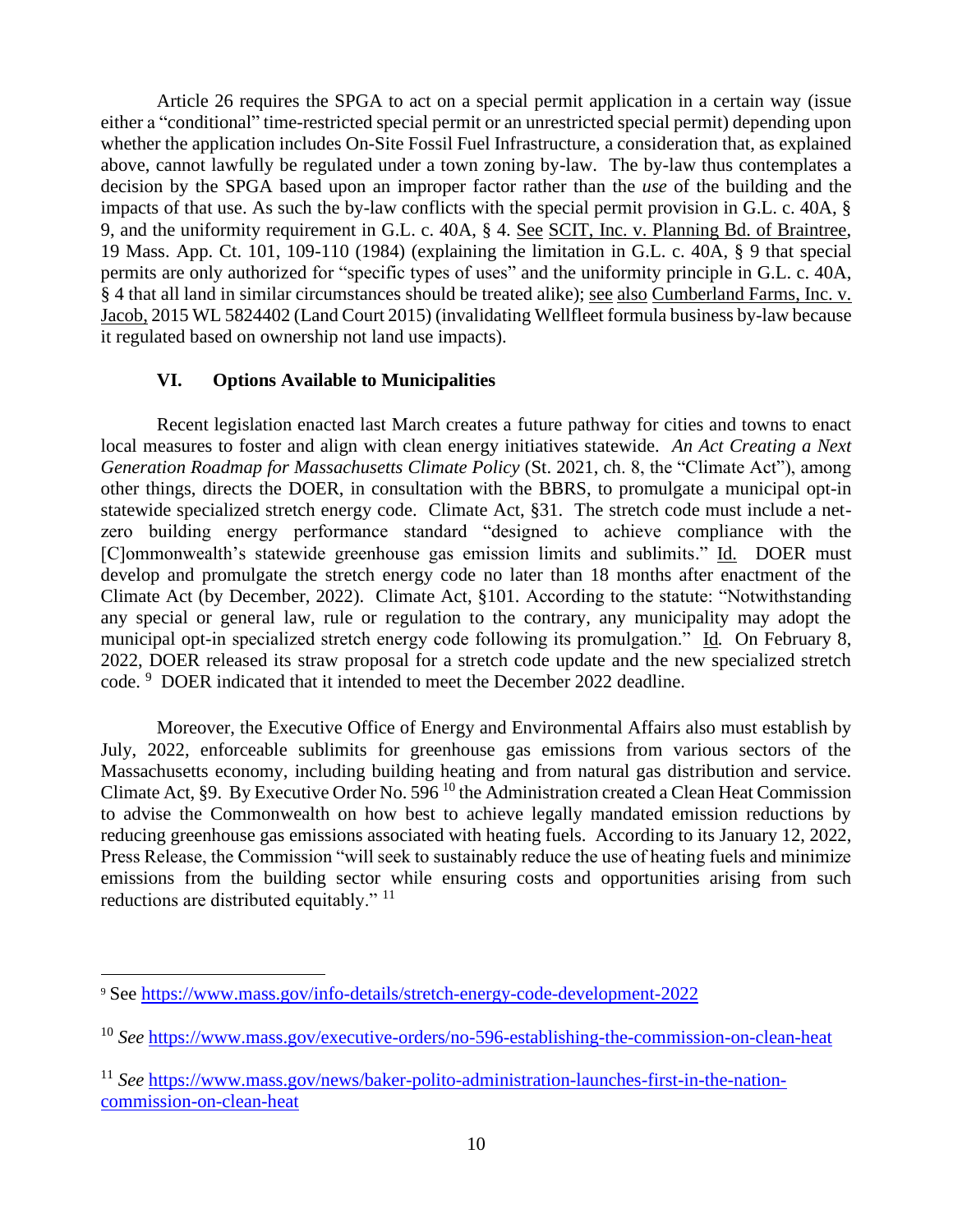In addition, several bills have been introduced this legislative session to allow municipalities to adopt by-laws or ordinances that restrict fossil fuel infrastructure in buildings, including Brookline's home rule petition, S. 2473, *An Act Authorizing the Town of Brookline to Adopt and Enforce Local Regulations Restricting New Fossil Fuel Infrastructure in Certain Construction*, which is currently before the Joint Committee on Telecommunications, Utilities and Energy ("TUE Committee"). Other home rule petitions include H. 3750, *An Act Authorizing the Town of Arlington to Adopt and Enforce Local Regulations Restricting the Use of Fossil Fuels in Certain Construction*; H. 4117, *An Act Authorizing the Town of Concord to Adopt and Enforce Local Regulations Restricting New Fossil Fuel Infrastructure in Certain Construction*; S. 2515, *An Act Authorizing the Town of Acton to Adopt and Enforce Local Regulations Restricting New Fossil Fuel Infrastructure in Certain Construction*; and H. 3893, *An Act Authorizing the Town of Lexington to Adopt and Enforce Local Regulations Restricting New Fossil Fuel Infrastructure in Certain Construction*. The TUE Committee has sought an extension order for these home rule petition bills until May 2, 2022. The TUE Committee's all-electric buildings and homes ordinances, which could have implications for all municipalities, has since been referred to the Senate Committee on Ways and Means. The House version of this bill, H. 2167, was included with the home rule petitions in the TUE Committee's extension order until May 2, 2022.

### **VII. Conclusion**

The Attorney General supports the Town's efforts to reduce the use of fossil fuels within the Town. And the Attorney General notes that pending state actions may provide the Town with greater latitude in the near future. However, the Legislature (and the courts) have made plain that at the present time the Town cannot utilize the methods it has selected to achieve those goals. The Town cannot regulate, through its zoning by-laws, building materials or construction methods, and cannot add an additional layer of regulation to the comprehensive scope of regulation in the Building Code (including the incorporated Gas Code and Fire Code), and Chapter 164. This is true no matter how well-intentioned the Town's action, and no matter how strong the Town's belief that its favored option best serves the public health of its residents. Because the by-laws adopted under Articles 25 and 26 conflict with current state law, we must disapprove them.

**Note: Pursuant to G.L. c. 40, § 32, neither general nor zoning by-laws take effect unless the Town has first satisfied the posting/publishing requirements of that statute. Once this statutory duty is fulfilled, (1) general by-laws and amendments take effect on the date these posting and publishing requirements are satisfied unless a later effective date is prescribed in the by-law, and (2) zoning by-laws and amendments are deemed to have taken effect from the date they were approved by the Town Meeting, unless a later effective date is prescribed in the by-law.**